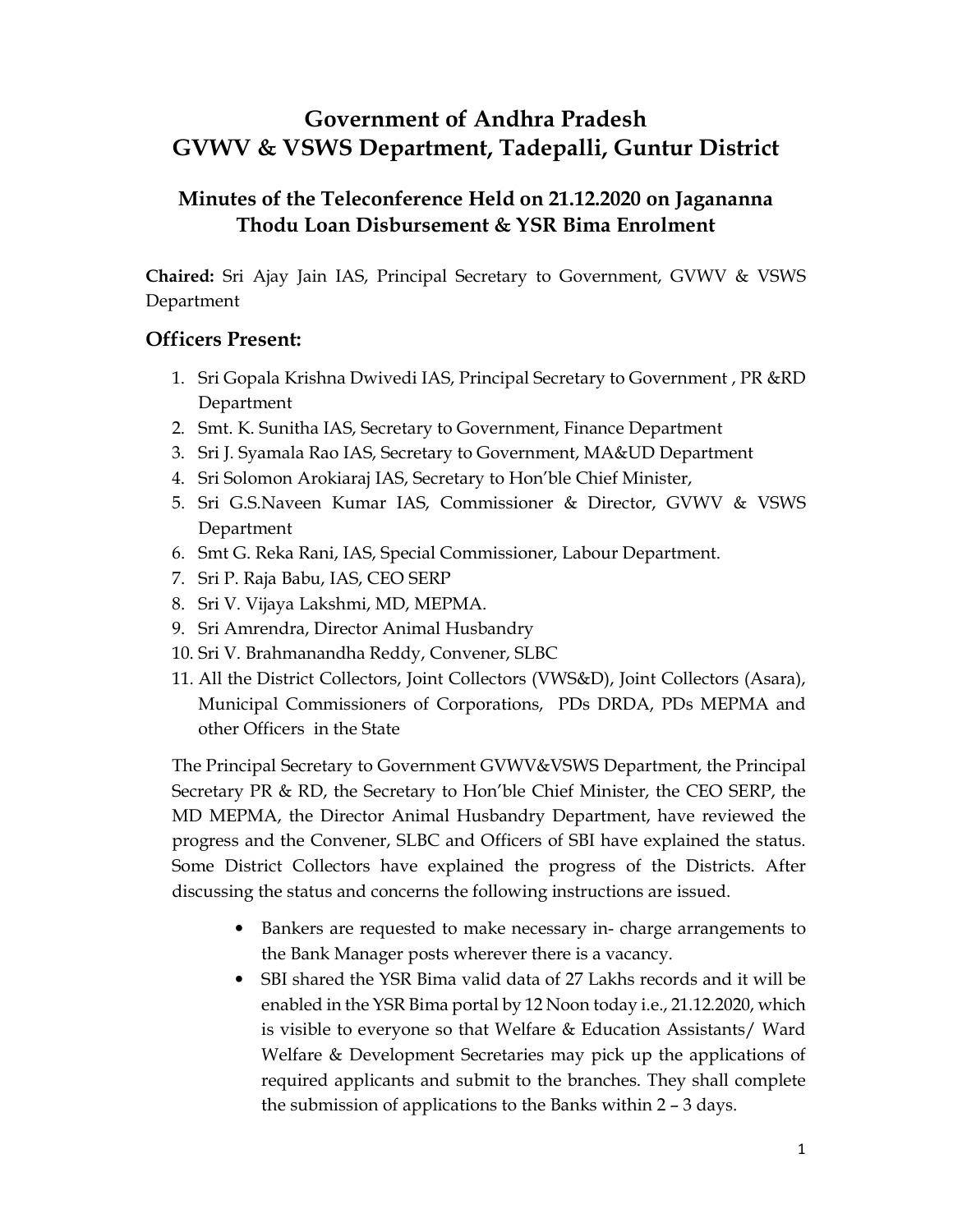- SBI is requested to issue necessary instructions to all their Bank Branches to complete the enrollment of YSR Bima applications.
- Andhra Bank and other banks are requested to provide the YSR Bima valid data to the SERP so that they can update the data in back-end of YSR Bima portal for taking further necessary action.
- Bankers have grounded YSR Cheyuta units nearly 86%, they are requested to complete the remaining 14% by the end of this week.
- Bankers are requested to give instructions to all Branches not to postpone the Jagananna Thodu / PM SVANidhi disbursement and enrolment of YSR Bima and ensure to complete these schemes by the end of December 2020.
- Bankers are requested to utilize the special link given by MEPAM for updating the PM SVANIdhi loan disbursement and MEPMA staff also will assist to them.
- District Collectors are requested to ensure submission of all Jagananna Thodu and YSR Bima applications to the all Branches where are required.
- Project Directors of DRDA are requested to concentrate on Jagananna Thodu, YSR Bima, Jagananna Jeevakranthi and Unnathi Programs.

Finally the Principal Secretary to the Government, GVWV&VSWS Department requested the Collectors to continue the Special Drive duly attaching the SERP, DRDA, MEPMA, Municipal and GVWV& VSWS Staff and complete the disbursement of Jagananna Thodu / PM SVANidhi loans, grounding of YSR Cheyutha units and enrolment of YSR Bima by the end of this Month.

> Ajay Jain Principal Secretary to Government GVWV&VSWS Department

To

All the District Collectors in the State All the Joint Collectors (VWS & D) of the Districts All the Joint Collectors (Asara) of the Districts All Municipal Commissioners in the State All the Project Directors, DRDA in the State All the Project Directors, MEPMA in the State All the Bank Controllers in the State